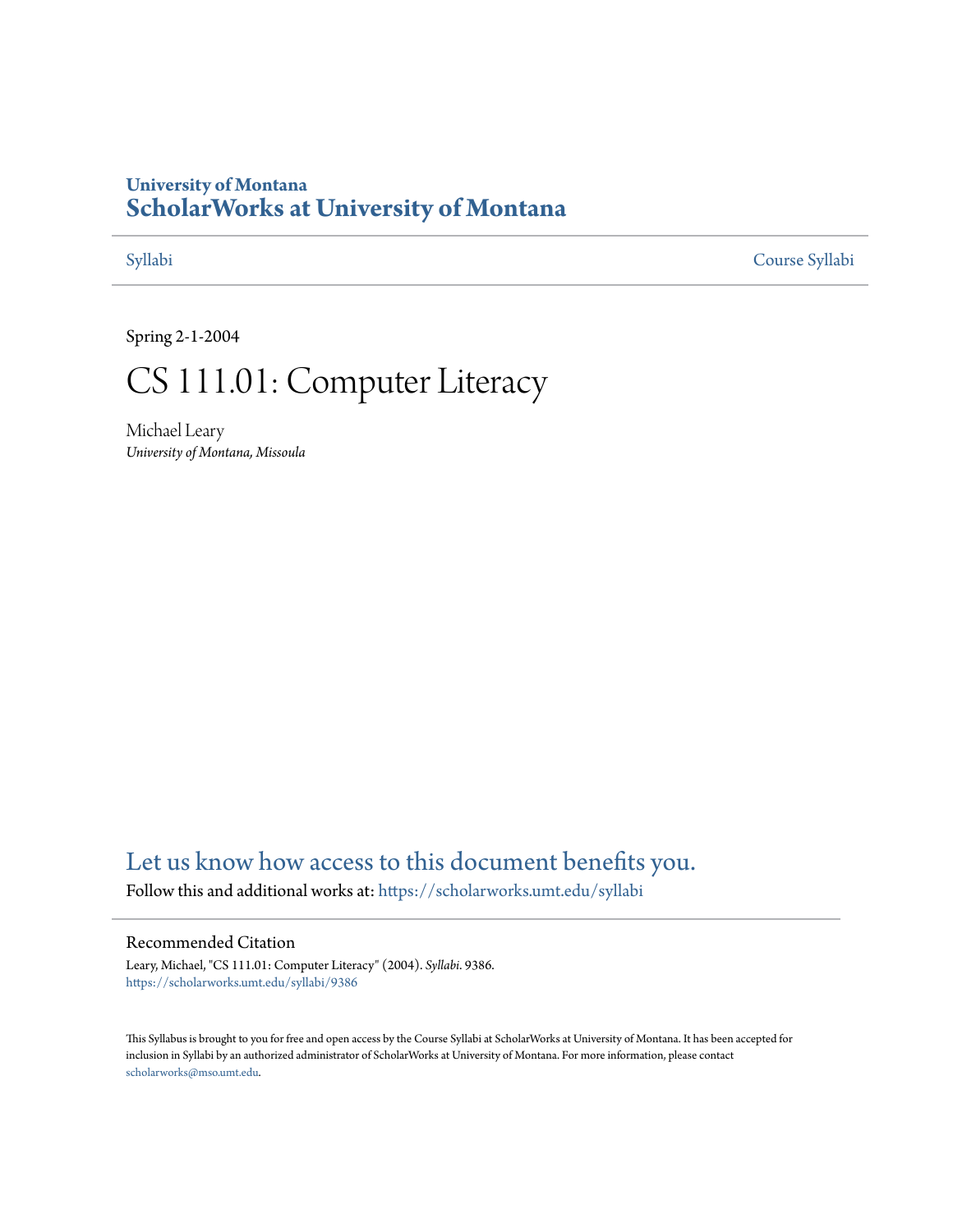# **CS111- Computer Literacy Course Syllabus Spring 2004**

| <b>Instructor:</b>   | Mike Leary                 |
|----------------------|----------------------------|
| Office:              | Social Science 404         |
| <b>Office Phone:</b> | 243-5617                   |
| E-Mail:              | michael.leary@umontana.edu |
| <b>Office hours:</b> | MW 3:00-4:00PM             |
| <b>Classroom:</b>    | Social Science 344         |
| <b>Class hours:</b>  | MW 4:10-5:00PM             |
| <b>Lab Room:</b>     | Liberal Arts 206           |
| Lab hours:           | Th F 4:00-5:00PM           |

### **Textbook (1):**

*-Microsoft Office XP Introductory Concepts and Techniques byShelly, Cashman, Vermaat ISBN:0-619-20003-0*

**Class Web Page: http://www.cs.umt.edu/CS/COURSES/CS111/**

### **Other Materials:** None

**Course Description:** Thiscourse will allow you to complete assignments in your other courses in a veryprofessional format. The first part of this course covers "basic computerconcepts with a major emphasis on the personal computer and its practical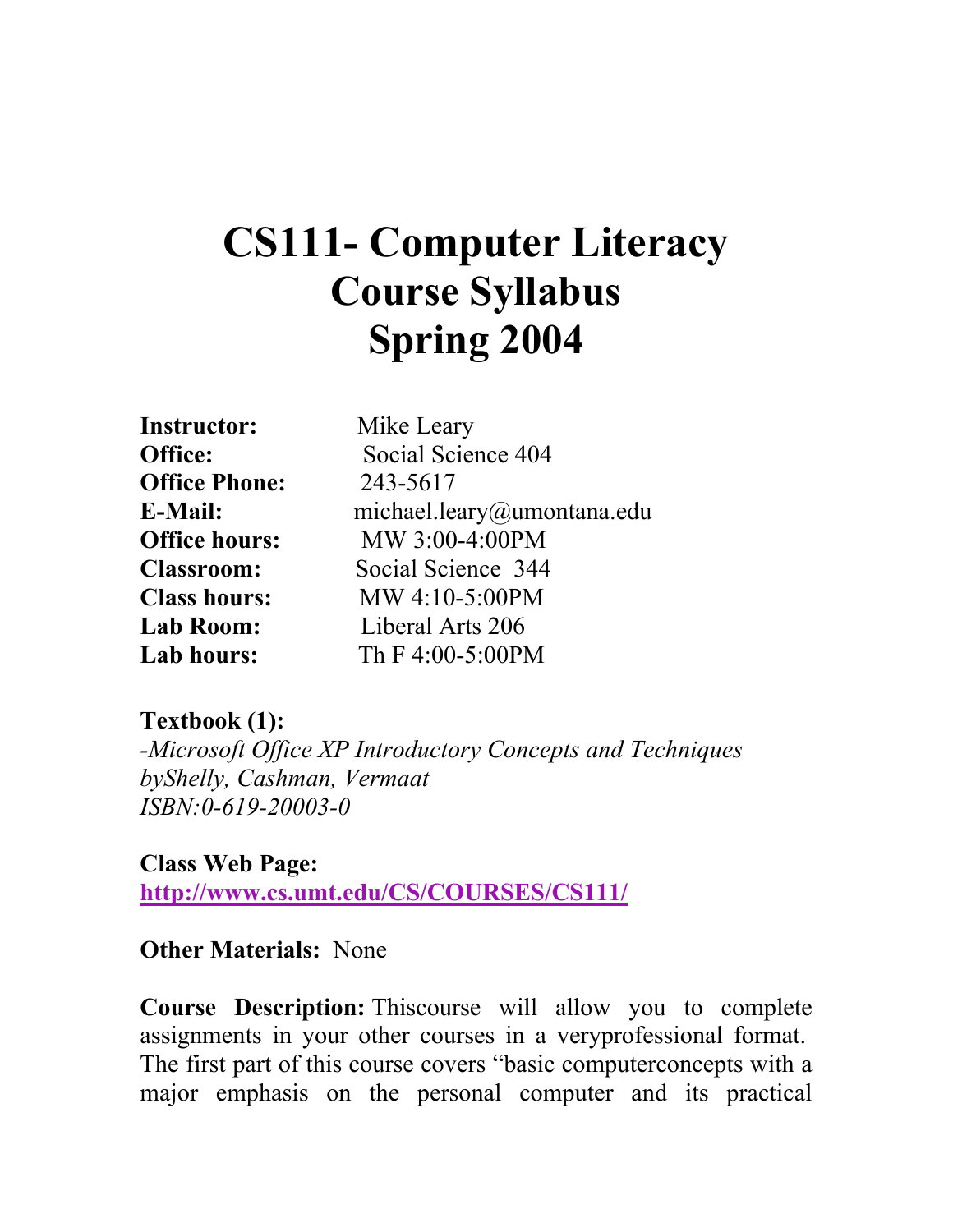use,including hardware, software, application and system software, plus theInternet and World Wide Web." The second part of this course covers "Windowsand the Office applications."

**Homework:** Homework will be assigned in class and will be collected at the end of labperiods. All assignments are to be handed in on paper only. The paper should be neatly labeled withthe course number, the student's name and the assignment number, and due date.

**Exams:** There willbe two midterms

**Missing Exams:** Ifyou are unable to take an exam at the scheduled time, arrangements must be madewith me prior to the exam.

**Pop quizzes:** Unannounced quizzes will begiven in class.

**Grading:** Grades for the class will be divided asfollows: Homework: 60% Mid-Term: 15% each Quizzes: 10%

End-of-class grades will be as follows:

- A  $90\% 100\%$
- B  $80\% 89\%$
- C  $70\%$  79%
- D  $60\% 69\%$
- F 59% andbelow

**Late Homework Policy:** Late homework will not beaccepted. Students will be able to drop one homework assignment grade.

**Collaboration Policy:** Students can generate ideas together and cover general issues. However,assignments should be done alone.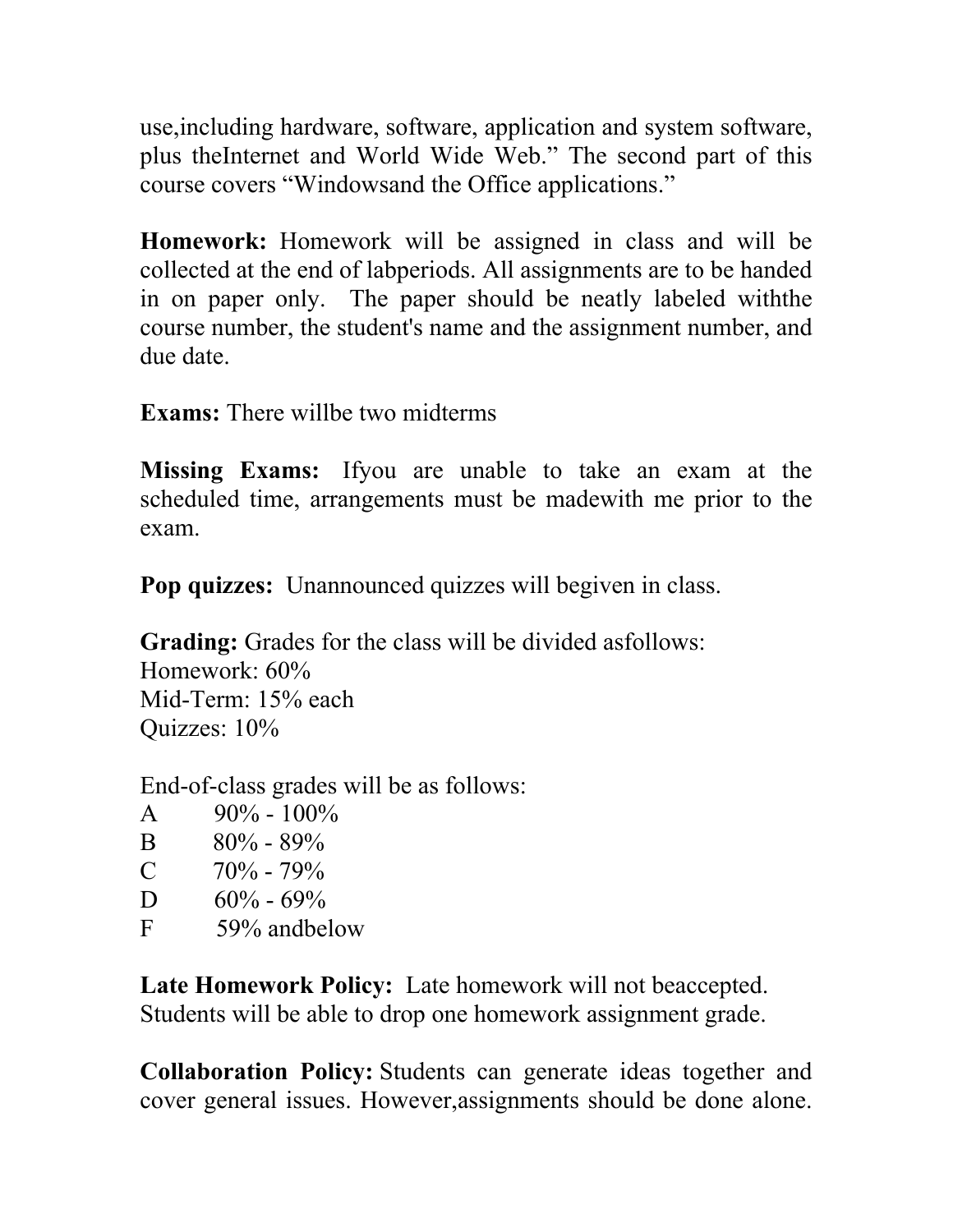Copying another's work will not be accepted.Do not cheat. Anyone found cheating will be punished to the fullest extent ofdepartment and university policies.

**Policy on Incompletes:** It isassumed that students have the responsibility for completing the requirementsof the courses in which they are enrolled within the time framework of thesemester. Incompletes may be given when, in the opinion of the instructor,there is a reasonable probability that students can complete the course withoutretaking it. The incomplete is not an option to be exercised at the discretionof students. In all cases it is given at the discretion of the instructorwithin the following guidelines:

**1.** A mark of incompletemay be assigned students when:

**a.** They havebeen in attendance and doing passing work up to three weeks before the end ofthe semester, and

**b.** For reasonsbeyond their control and which are acceptable to the instructor, they have beenunable to complete the requirements of the course on time. Negligence andindifference are not acceptable reasons.

**2.** Theinstructor sets the conditions for the completion of the course work and notesthese conditions on the final grade report.

**3.** When astudent has met the conditions for making up the incomplete, the instructorwill assign a grade based upon an evaluation of the total work done by thestudent in the course.

**4.** Anincomplete which is not made up within one calendar year automatically willrevert to the alternate grade which was assigned by the instructor at the timethe incomplete was submitted.

**5.** Anincomplete remains on the permanent record and is accompanied by the finalgrade, for example, IA, IB, IC, etc.

**P/NP option:** A student must earn the equivalent of a letter grade of C for a P.